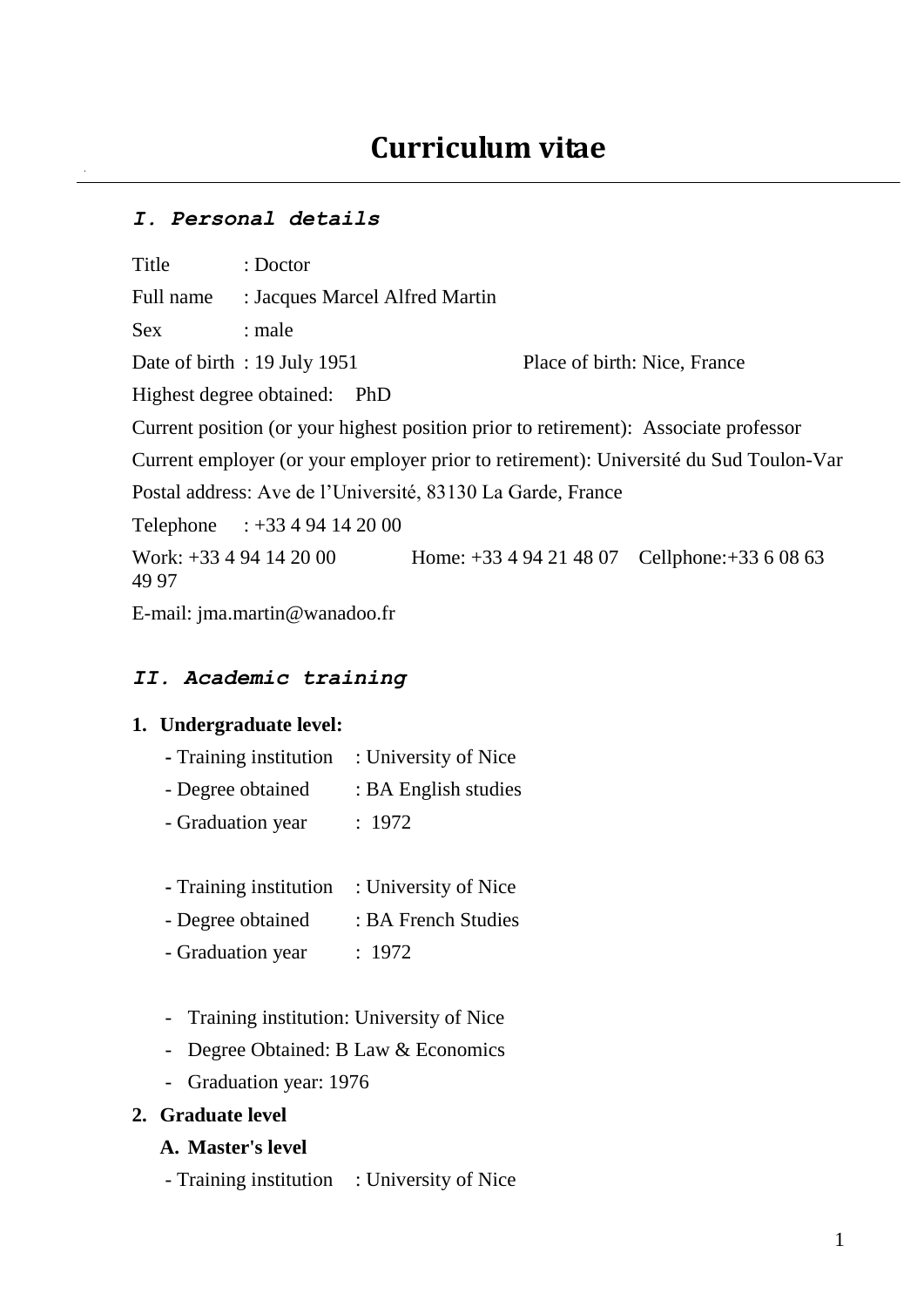- Degree obtained : MA English Studies
- Graduation year : 1973
- Training institution: University of Nice
- Degree obtained: M Law & Economics
- Graduation year: 1977
- Training institution: Ministry of Education, France
- Degree obtained: CAPES (Diploma for teaching in secondary education)
- Graduation year: 1975

### B. **Doctoral level**

- Training institution : University of Nice
- Degree obtained : DEA (Doctorate in Political Science)
- Graduation year : 1978
- Doctoral thesis title : Le nationalisme écossais
- Training institution: Ministry of Education, France
- Degree obtained: Agrégation (equivalent doctorate) English Studies
- Graduation year: 1977
- Training institution: University of Paris I
- Degree obtained: PhD
- Graduation year: 1984
- Doctoral thesis title: Le discours nationaliste écossais

| 3. Foreign<br>language skills: | - Foreign language 1:           | English    |
|--------------------------------|---------------------------------|------------|
|                                | Proficiency level:              | Bi-lingual |
|                                | - Foreign language 2:           |            |
|                                | Spanish                         |            |
|                                | Proficiency level: very<br>good |            |
|                                | Foreign language 3:<br>German   |            |
|                                | Proficiency level: good         |            |
|                                | Foreign language 4: Italian     |            |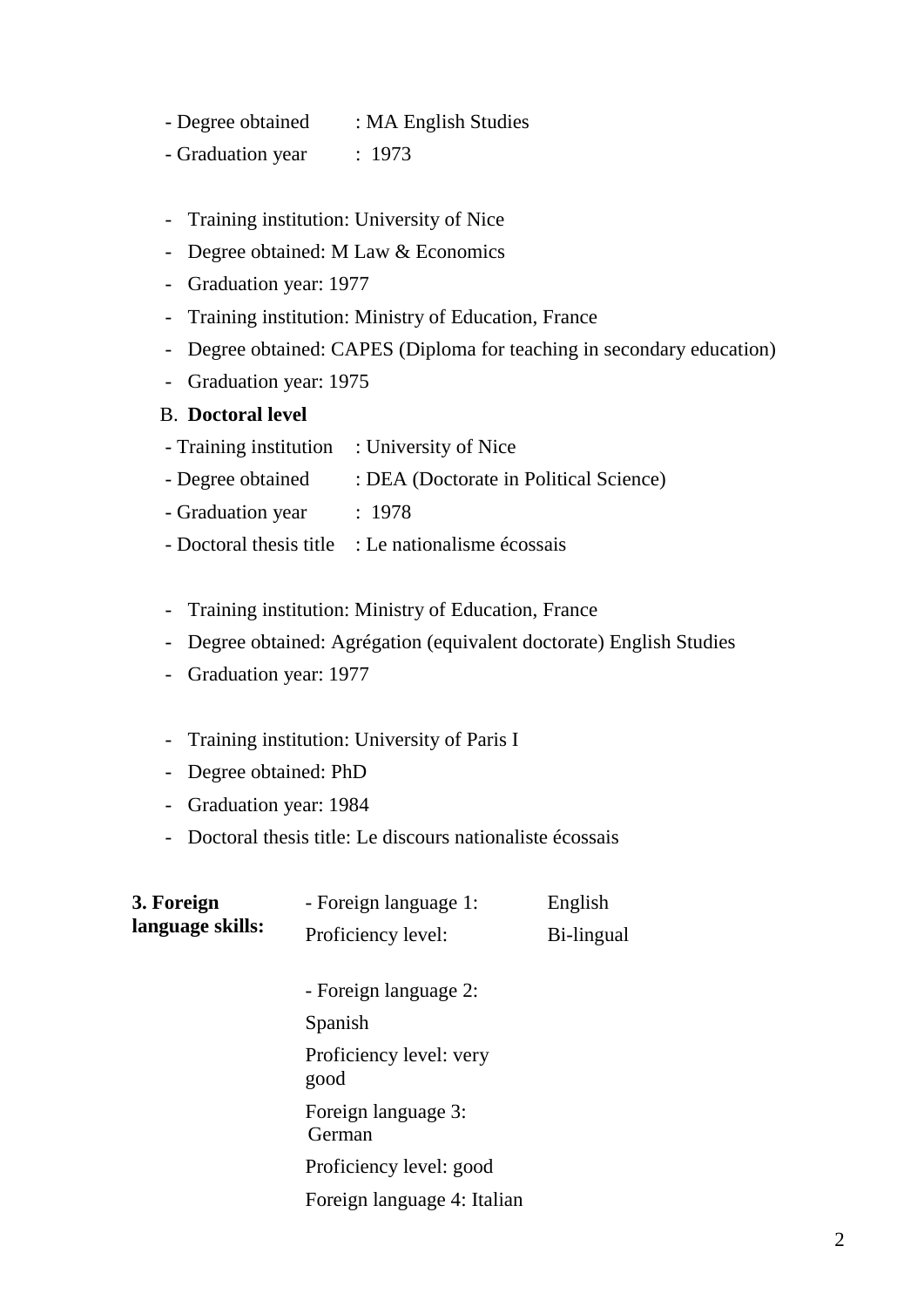# Proficiency level: good

| $From - to -$ | Employer                                                                                                                 | Position/Responsibilities                    |
|---------------|--------------------------------------------------------------------------------------------------------------------------|----------------------------------------------|
| 1971-1973     | <b>Basingstoke Technical College</b><br>England                                                                          | Teacher                                      |
| 1973-1975     | University College Toronto<br>Canada                                                                                     | Teacher                                      |
| 1977-1987     | <b>Ministry of Education France</b>                                                                                      | Teacher                                      |
| 1987-to date  | Ministry of Higher Education<br>France                                                                                   | Teacher-Researcher                           |
| 1992-to date  | A number of universities in the<br>world (England, Scotland,<br>USA, Spain, Italy, Russia,<br>Morocco, Tunisia, Vietnam) | Invited professor or short-term<br>contract. |

# **III. Employment history/Professional experience**

## **IV. Research activities**

# 1. **Past and current research projects**

|                | Project name                                                | Start date/<br>Finish date | Funded by         | Your role               |
|----------------|-------------------------------------------------------------|----------------------------|-------------------|-------------------------|
|                | Education supérieure en<br>économie de transition           | 2003-2006                  | European<br>Union | Co-ordinator            |
| $\overline{2}$ | Qualité dans<br>l'enseignement<br>supérieur                 | 2005-2007                  | European<br>Union | Associate<br>researcher |
| 3              | Collectivités territoriales<br>En économie de<br>transition | 2006-2008                  | European<br>Union | Associate<br>researcher |

# 2. **Publications and conferences:**

- 3. **Le nationalisme écossais**, doctorate, 1978
- 4. **Le discours nationaliste écossais**, PhD, Paris I, 1984
- 5. **L'action collective**, Semaine Juridique, 1984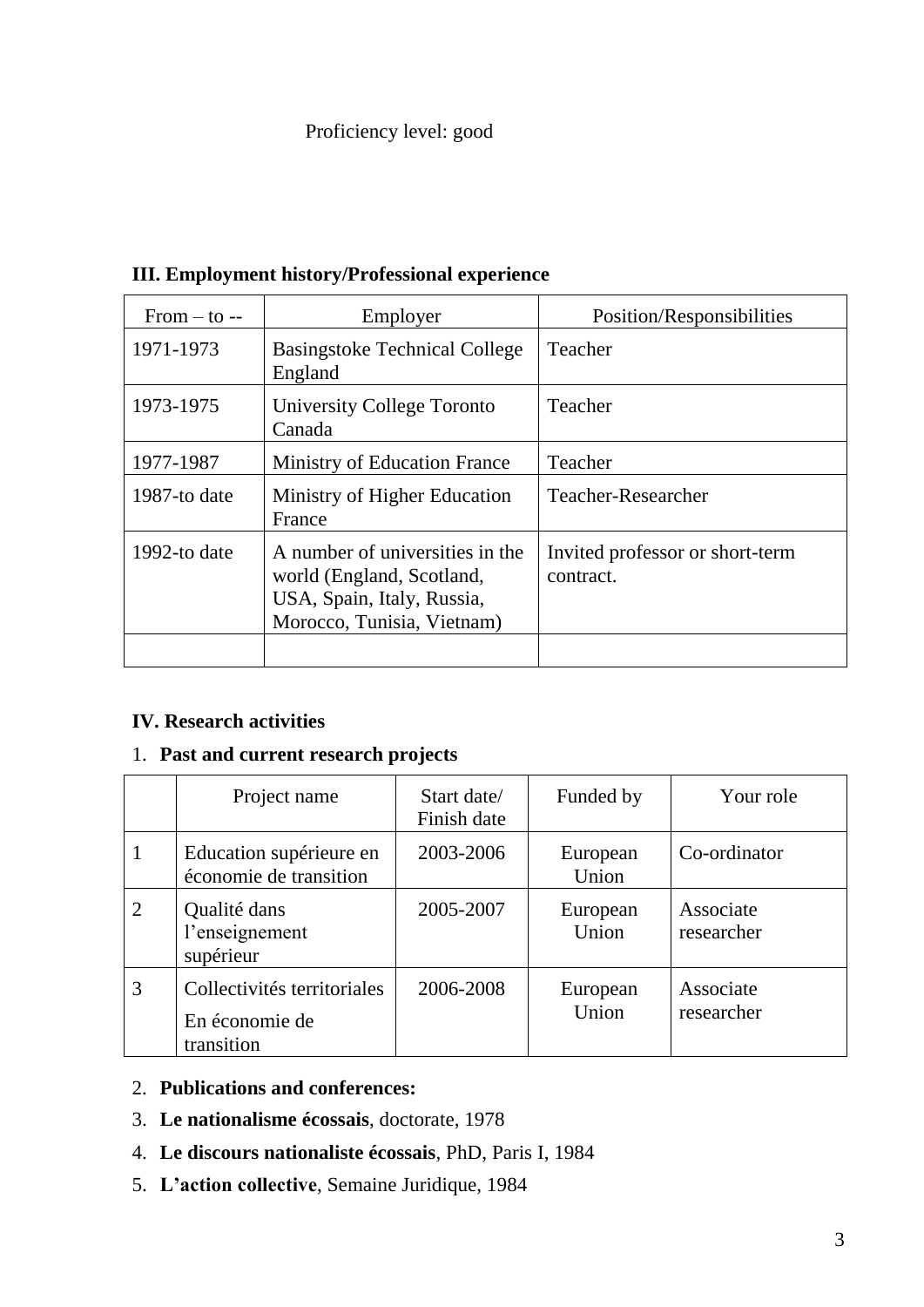- 6. **Fuller's earth, a history**, with R.H.S. Robertson, Volturna Press, 1986
- 7. **Les cours de justice européennes**, with R. Martin, Annales des Loyers, 1988
- 8. **Le troisième pouvoir**, with R. Martin, EJT, 1989
- 9. **Barristers et sollicitors, vers la fusion ?** Annales des Loyers, 1989
- 10.**Une justice de luxe**, **l'exemple anglais**, Gazette du Palais, 1990
- 11.**Désengorger les tribunaux 'à l'anglaise'**, Revue des Huissiers, 1990
- 12.**Systèmes judiciaires anglais et écossais**, Annales des Loyers, 1990
- 13.**La propriété en Angleterre**, Annales des Loyers, 1991
- 14.**Du trust à la fiducie**, Annales des Loyers, 1992
- 15.**Business administration English**, Ellipses, 1993
- 16.**The cracked cornucopia**, with R.H.S. Robertson, Resource Use Institute Ltd, 1993
- 17.**Angleterre: justice pour 'happy few'**, Annales des Loyers, 1944
- 18.**Civil Procedure, France**, with R. Martin, Kluwer, 1ère édition, 1994,
- 19.**ABC lexical de l'économie**, Ellipses, 1994
- 20.**ABC lexical du management**, Ellipses, 1996
- 21.**Protection des libertés : le paradoxe anglais**, Annales des Loyers, 1996
- 22.**Etat, nations, élections : le paradoxe britannique**, Les petites affiches des Alpes-Maritimes, 1997
- 23.**A quality strategy through process mastering**, with J-C Cogordan and M. Weill, EFQM, 1998
- 24.**Administration de la justice et techniques de management**, Revue Internationale de Droit Economique, 1999
- 25.**Introducing quality in universities, quality assurance or total quality?** with M. Weill,  $2<sup>nd</sup> TVC$ , 1999
- 26. **Justice et qualité: la réforme de la procédure civile anglaise**, Annales des Loyers, 1999
- 27.**A new competition paradigm, a process and total quality approach**, with M. Weill, QMOD, 2000
- 28.**Emerging countries and business excellence**, with M. Weill, TQM journal, 2000
- 29.**Managing quality in universities**, with M. Weill, 3rd TVC, 2001
- 30.**Civil Procedure, France**, with R. Martin, Kluwer, 2ème édition, 2002,
- 31. The rise and fall of quality management, with M. Weill,  $5<sup>th</sup> TVC$ , 2003
- 32.**Quality and processes, new concepts for strategic differentiation**, with M. Weill, TQM journal, 2001
- 33.**Université et certification ISO**, with M. Weill, conference, Université de Grenoble, 2001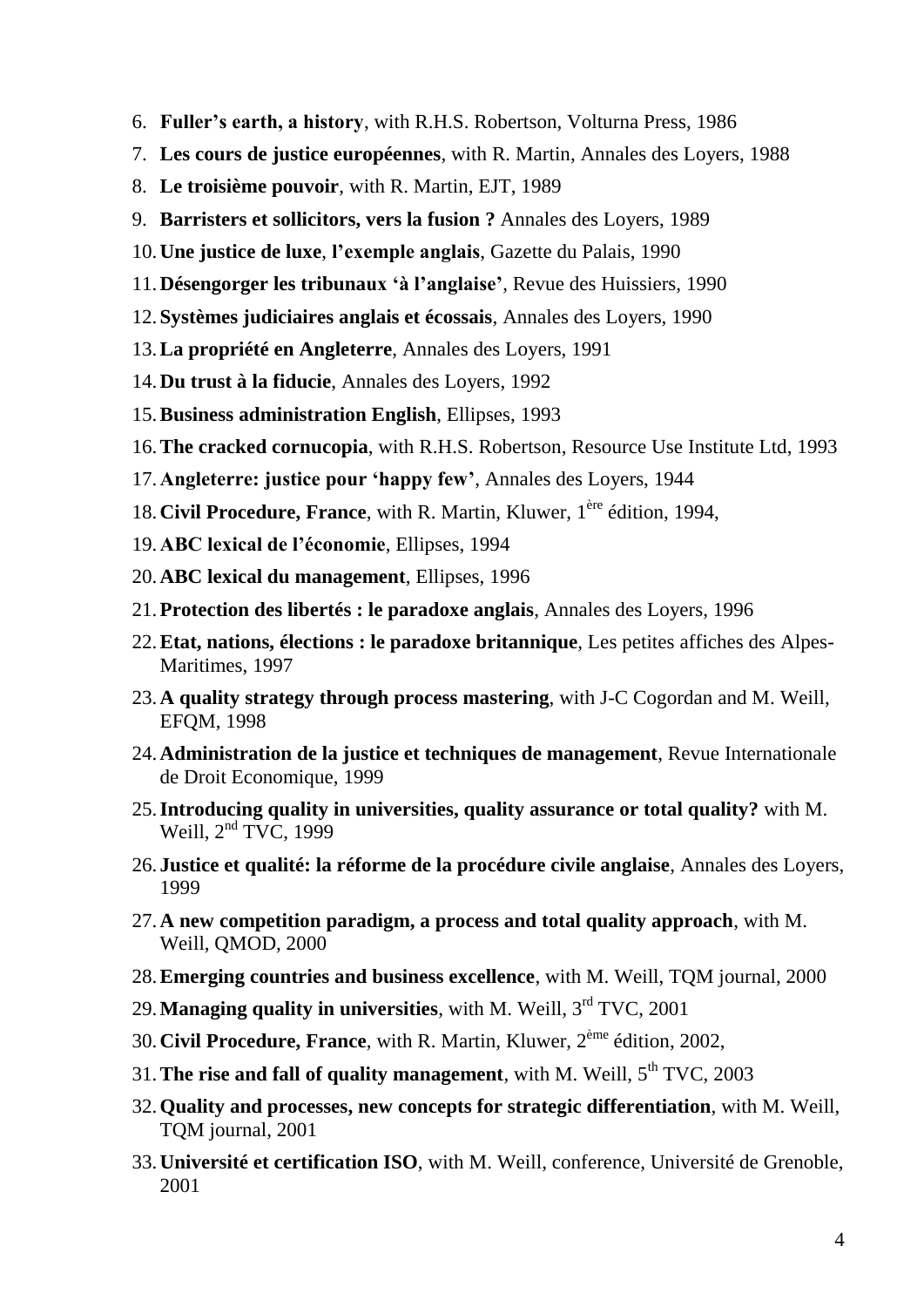- 34.**L'introduction de la qualité à l'université: quel avenir?** with M. Weill, ISEOR, Lyon, 2002
- 35.**From ISO to excellence**, with M. Weill, TQM journal, 2002
- 36. Public management: is there a life after Taylor? with M. Weill, 4<sup>th</sup> TVC, 2002
- 37.**Quality approaches in SMEs: methodology and survey results**, with A. Guilhon and M. Weill, TQM journal, 2002
- 38.**Excellence: theory and practice, lessons from a crisis**, with S. Ben Hamouda and M. Weill,  $5<sup>th</sup> TVC$ , 2003
- 39.**The strategic stakes of quality in medical and social establishments: The case of homes for the elderly**, with S. Bertezene, 5<sup>th</sup> TVC, 2003
- 40.**Strategic thinking and quality**, with M. Weill, conference UTS Business School, Australia, 2003
- 41. **The management of human resources in French homes for dependent elderly persons,**  with S. Bertezene,  $7<sup>th</sup> TVC$ , 2005
- 42.**Stratégie et processus**, with M. Weill, conference Lyon II, 2002
- 43.**Une nouvelle université pour de nouvelles missions ?** with M. Weill, colloque Univ. Moulay Ismail, Meknès, Maroc, 2003
- 44.**Absorption, dissémination, reconstruction : la qualité, exemple d'interface privilégiée entre les univers de la recherche et de l'entreprise**, with M. Weill, ENCG, Tanger, 2004
- 45.**A competencies typology for quality managers in homes for the elderly**, with S. Bertezene,  $7<sup>th</sup> TVC$ , Toulon, 2004
- 46. **Liberté d'expression, le paradoxe anglais**, Liber Amicorum en l'honneur de R. Martin, Bruylant Bruxelles, 2004
- 47.**La dissémination des modèles managériaux: des centres de recherché aux managers**, with M. Weill, Revue Marocaine de Commerce et de Gestion, 2005
- 48.**The role of human resources professionals in the implementation of total quality**, with M. Weill, conference, Vietnam Times, HCMC, 2005
- 49.**Service quality**, with M. Weill, conference, Vietnam Times, HCMC, 2005
- 50. **The improvement of quality in the treatment of dependent elderly persons**, with S. Bertezene, 9<sup>th</sup> TVC, 2006, Paisley, Scotland
- 51. **The management of human resources in homes for elderly persons**, avec S. Bertezene, Sotsialo-economitsiskie problemi rossii, Voronej, Russia, 2007
- 52. **Internal Control, external control and quality: The case of social and medical establishments in France**, with S. Bertezene,  $10^{th}$  TVC, 2007, Thessaloniki, Geece
- 53. **Quality in a globalized world,** VEPI, may 2008, Russia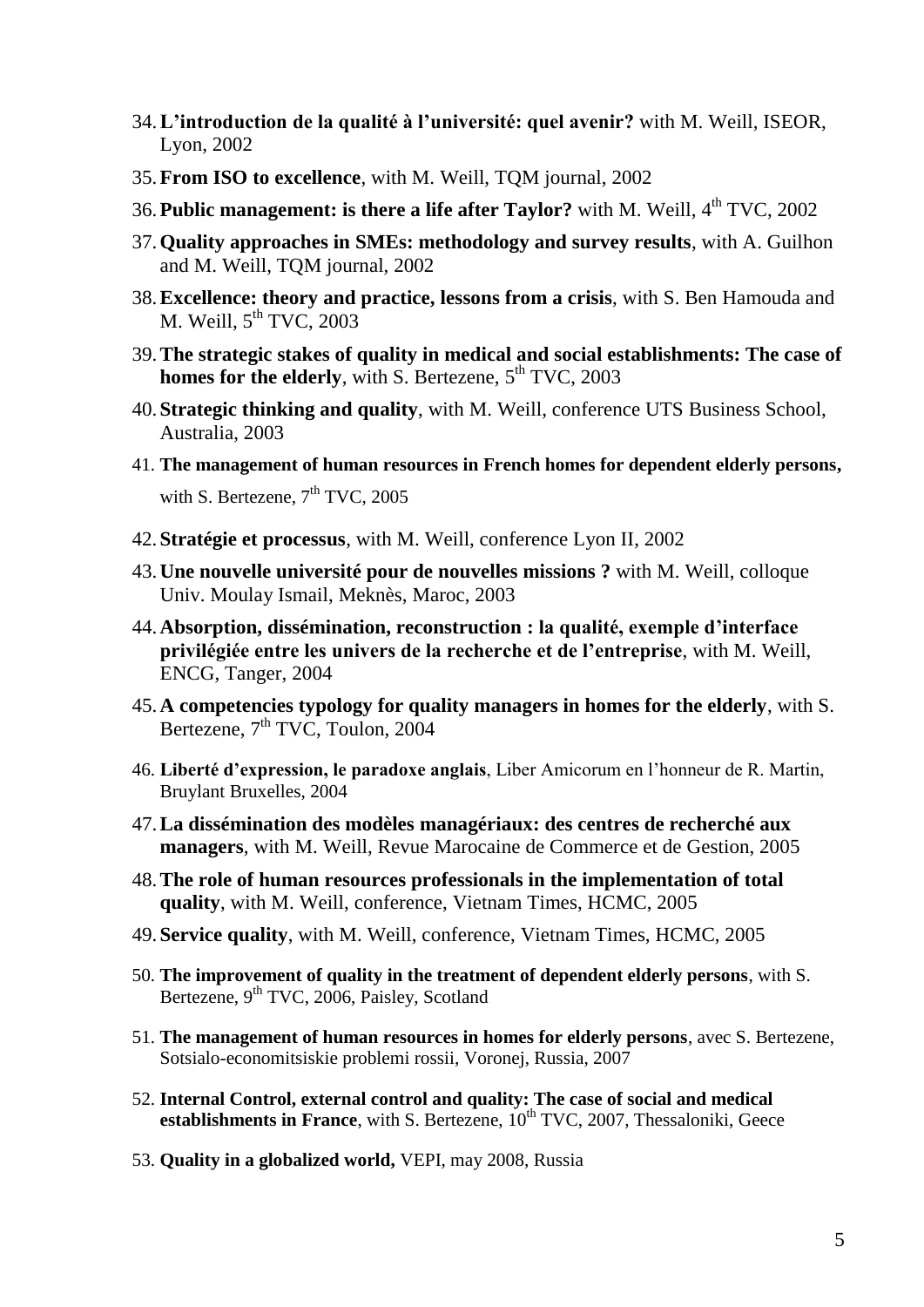- 54.**Mastering performance through quality and networking: the example of French social and medical establishments**, with S. Bertezene, 11<sup>th</sup> TVC, Florence, Italy, 2008 et TQM Journal, 2009
- 55. **Quality Management in a global world**, Open University, HCM, Vietnam, december 2008
- 56. **Maîtriser la performance par la qualité et l'organisation réticulaire,** with S. Bertezene, Revue Marocaine de Commerce et de Gestion, 2008, Tanger, Maroc
- 57. **For a strategy of adaptation of competences and practices to social and medical activities,** with S. Bertezene, ICQSS, Verona, Italy, 2009
- 58. **Quality and non-quality in the health sector,** with S. Bertezene, 13<sup>th</sup> TVC-ICQSS, Coimbra, Portugal, 2010
- 59. **Quality and non-quality in the health sector** with S. Bertezene, Sinergie, n° 85, May-August 2011
- 60. **Maintaining ISO 9001 certification: the case of Vietnam,** 14 TVC, Alicante, Spain, 2011
- 61.**Improving the quality of the coaching process for entrepreneurship: a study of the case of France,** with S. Bertezene, C. Ferraton, D. Vallat, 14 TVC, Alicante, Spain, 2011
- 62.**Implementing an ethical governance in homes for the elderly,** with S. Bertezene, 14 TVC, Alicante, Spain, 2011
- 63.**Rationalization and institutionalization of work practices evaluation: the case**  of a public hospital, with S. Bertezene and B. Dubrion, 15<sup>th</sup> TVC, Rishon Lezion, Israel, 2012
- 64.**Strategic management: implementation and tools,** seminar PACE, Ho Chi Minh City, Vietnam, 2012
- 65.**Live and let die, business performance and sustainability in times of crisis,**  VSIP, Binh Duong, Vietnam, 2012
- 66.**Serious Games, leverage for knowledge management:** with S Bayart, S. Bertezene, D. Vallat, 16 TVC, Excellence in Services, Ljubljana, Slovenia, 2013
- 67.**A framework for employee appraisal in services: an experiment in a Vietnamese bank:** with Nguyen Van Tien, 16 TVC, Excellence in Services, Ljubljana, Slovenia, 2013

#### 68.**Research interests**

| Areas of research interests        | The number of PhD students |
|------------------------------------|----------------------------|
|                                    | that you can supervise     |
| Corporate strategy                 | 5 in all                   |
| Organizational design and behavior |                            |
| Quality management                 |                            |